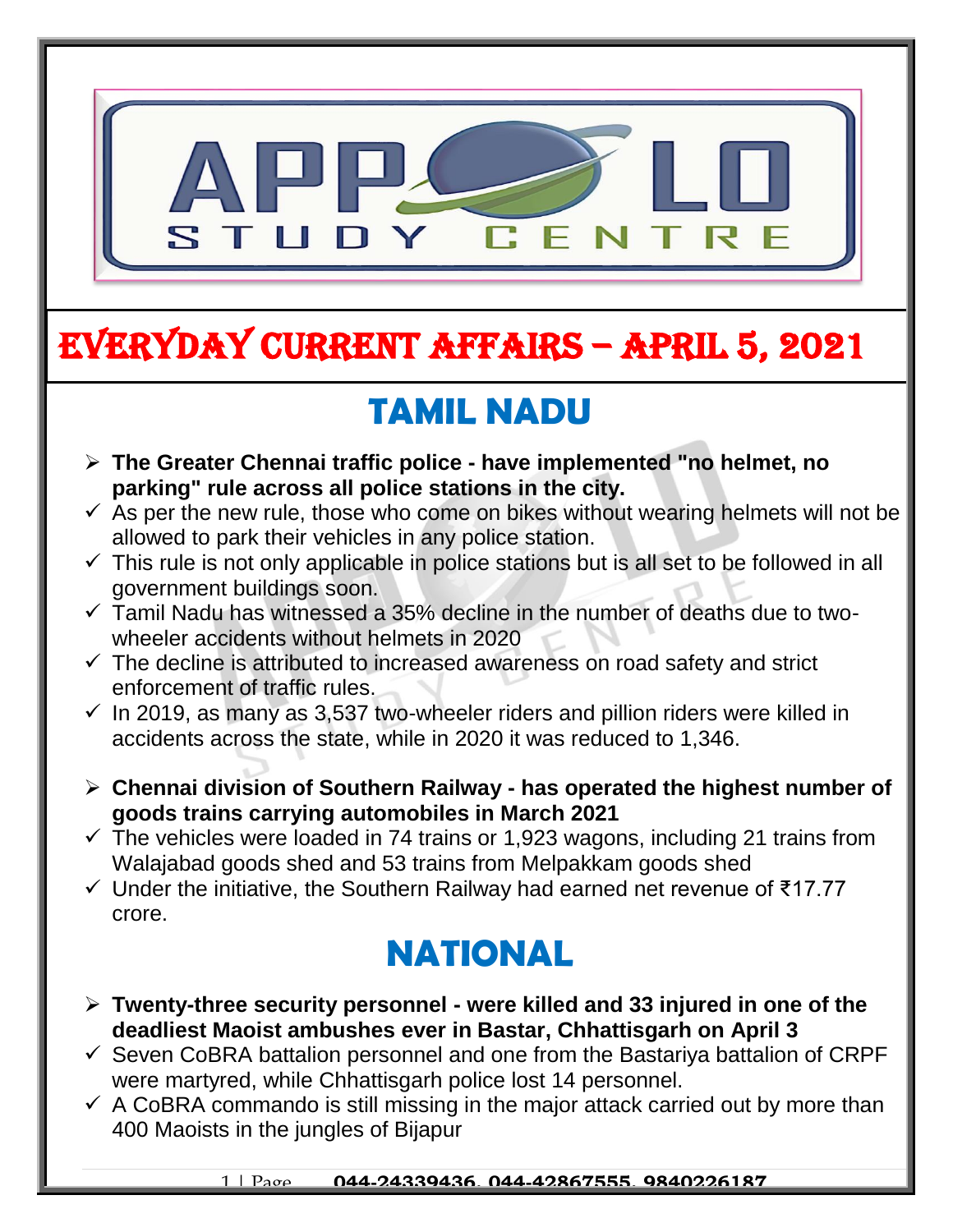- $\checkmark$  The area is a bastion of Maoist commander Madvi Hidma, whose name figured in every major attack since the massacre of Congress netas in Jhiram Ghati in 2013.
- $\checkmark$  Meanwhile, Odisha police sounded a high alert in Maoist-affected districts of the state, especially on the Odisha-Chhattisgarh border



- $\checkmark$  The deaths of 23 security personnel came in a planned offensive launched jointly by the CRPF and Chhattisgarh police and resulted in casualties among the Maoists
- $\checkmark$  The operation was part of a tactical move to take on CPI (Maoist)'s querrilla force, People's Liberation Guerrilla Army battalion No.1 (PLGA-1) led by 'most-wanted' commander Hidma.
- **India – became only the second country after the US to record 1 lakh Covid-19 cases in a single day.**
- $\checkmark$  On April 4, the country recorded 1,03,844 fresh cases, led by a massive spike in the pandemic in Maharashtra, which added a record 57,074 fresh infections.

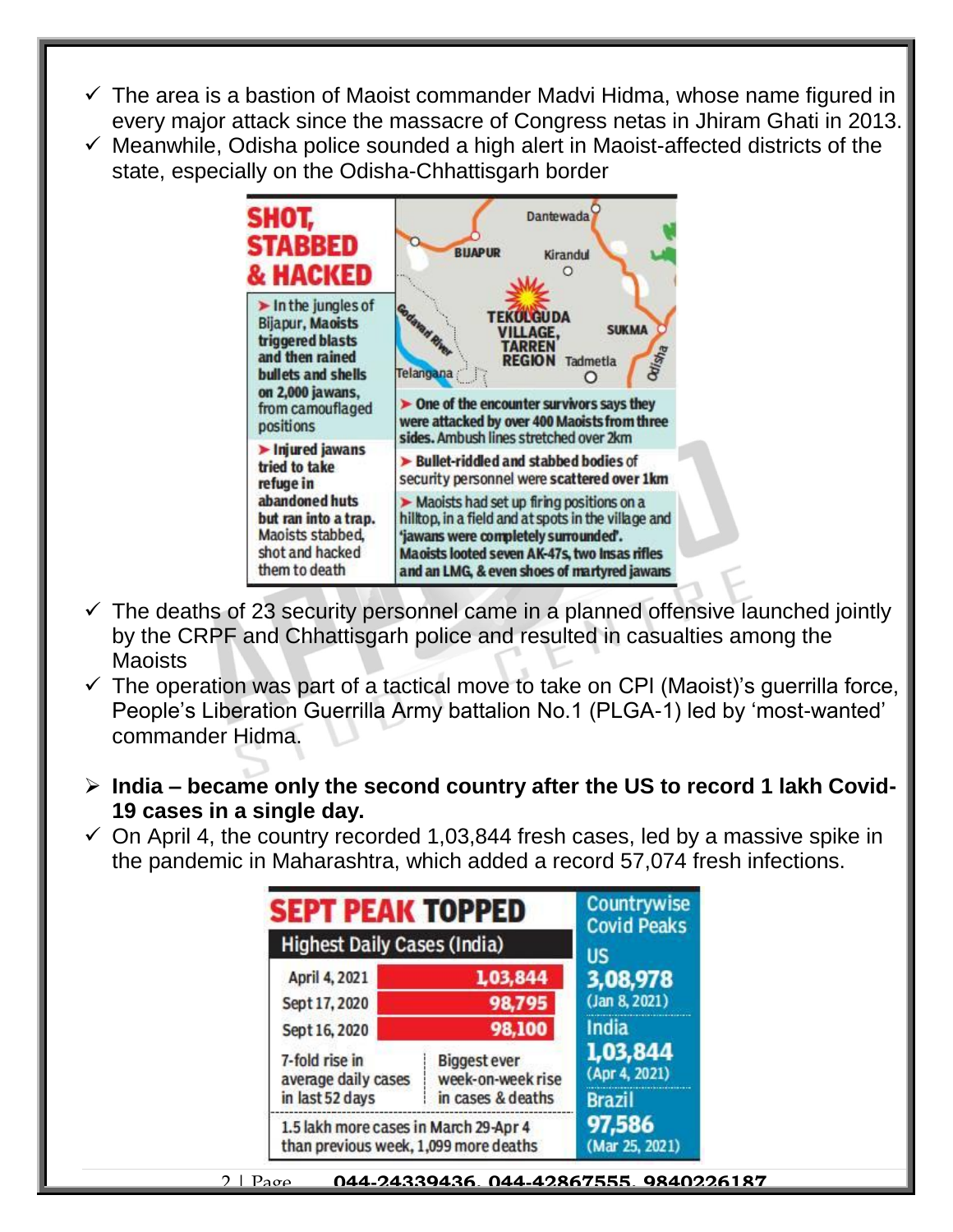- $\checkmark$  The record daily tally was more than 5,000 higher than the previous peak of 98,795 cases reported on September 17 last year
- $\checkmark$  With this, the second wave of the pandemic in India, which began just around 52 days ago, has already seen a higher peak in cases than the first wave.
- $\checkmark$  Meanwhile, Prime Minister Narendra Modi conducted a high-level meeting on the day to review Covid-related issues
- Following the meeting**,** the Centre announced a special campaign to promote Covid-appropriate behaviour at workplaces, health facilities and other public places from April 6 to14.
- $\checkmark$  The 10 high burden states and UTs are contributing 91.4% of total cases and 90.9% of total deaths in the country.
- $\checkmark$  Apart from Maharashtra, Punjab and Chhattisgarh, other states like Karnataka, Delhi, Tamil Nadu, Madhya Pradesh, Gujarat, Haryana, Rajasthan and Uttar Pradesh have also shown rise in daily new cases over the last three weeks.
- $\checkmark$  Regarding the Covid-19 vaccination programme, 7.6 crore doses were administered in the country till April 4.
- $\checkmark$  Of this, more than 6.5 crore people received their first dose while around 1 crore people were fully vaccinated with second doses.
- **The e-committee of the Supreme Court - has released a draft proposal for the third phase of the e-courts project**
- $\checkmark$  The draft proposal was prepared by an expert panel comprising of judicial, legal and information technology (IT) experts
- $\checkmark$  The third phase of the e-courts project highlights various key goals, including open digital hearings like livestreaming and providing transcriptions of court proceedings to lawyers and litigants.
- $\checkmark$  The e-panel of the apex court has put the vision document for phase III on its website and invited inputs, feedback and suggestions from various stakeholders, including lawyers and the public.
- $\checkmark$  The Supreme Court's e-committee is headed by Justice D Y Chandrachud
- $\checkmark$  The e-courts project is conceptualised under the National Policy and action plan for implementation of information and communication technology in the Indian judiciary-2005.

## **DEFENCE**

- **Indian Navy - to induct 24 heavy-duty MH-60 'Romeo' multi-mission helicopters soon**
- $\checkmark$  In this regard, the Centre will send a team of pilots and technicians to the US for training and induction of the MH-60Rs by May/June 2021
- $\checkmark$  The helicopters will support the Indian Navy in detecting and destroying enemy submarines in the Indian Ocean Region (IOR).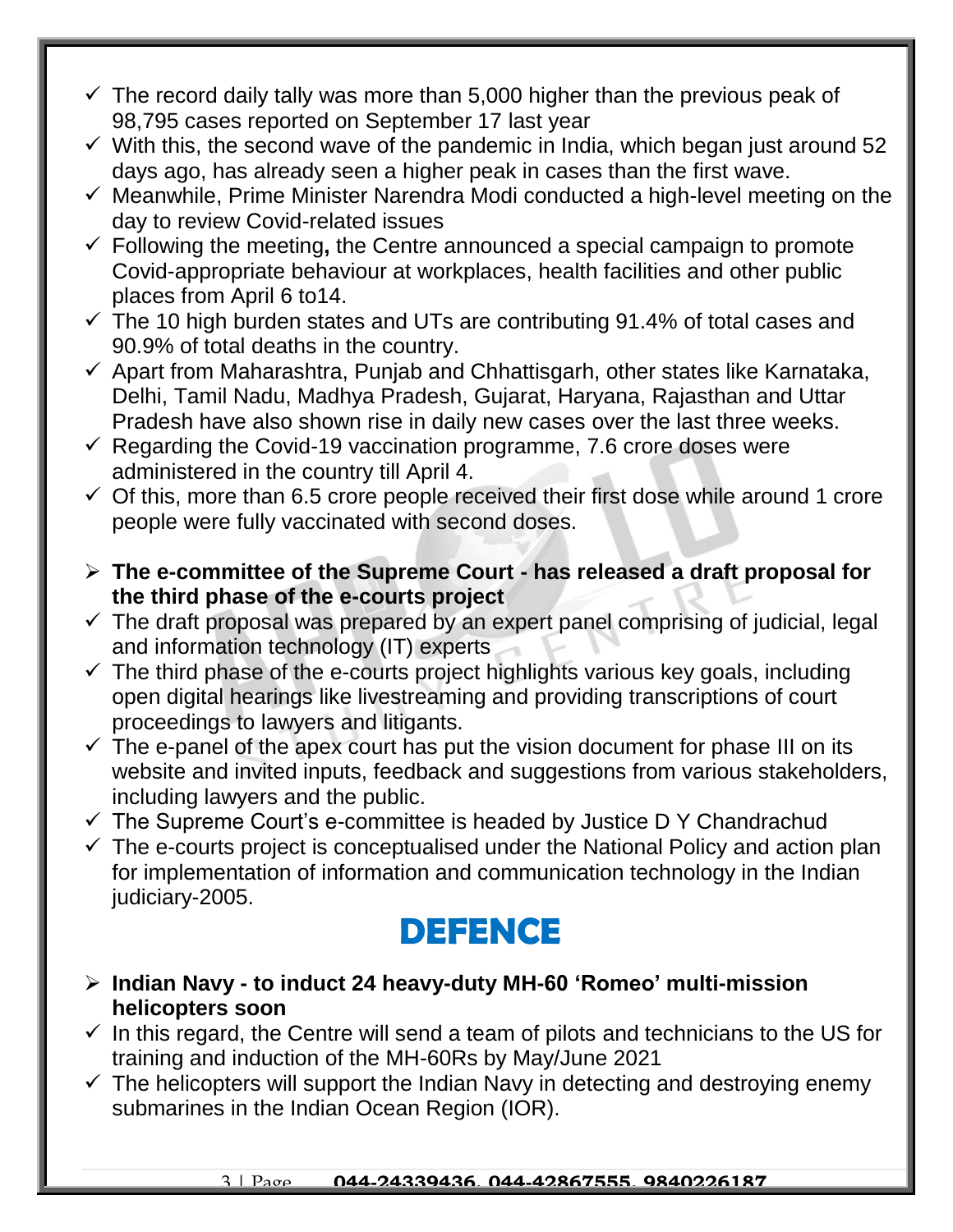- $\checkmark$  This year, the Navy is expected to get at least three of the 24 heavy-duty helicopters
- $\checkmark$  All the 24 MH-60R helicopters, which will operate from frontline warships including aircraft carrier INS Vikramaditya, will be inducted by end-2023.
- $\checkmark$  These choppers are equipped with multi-mode radars and night-vision devices as well as armed with Hellfire missiles, MK-54 torpedoes and precision-kill rockets
- $\checkmark$  The Seahawks will be supplied by the US to India as per the ₹15,157 crore (\$2.13 billion) contract signed in February 2020
- $\checkmark$  The 140-warship Navy is now having only a few old anti-submarine warfare (ASW) helicopters like Kamov-28s and Sea Kings
- $\checkmark$  The Navy, in fact, has also projected a long-term requirement for another 123 naval multi-role helicopters (NMRHs), after the 24 MH-60Rs.
- $\checkmark$  Manufactured by Sikorsky-Lockheed Martin, the MH-60Rs will be the third type of iconic US helicopters to be inducted by Indian armed forces.
- The IAF has already inducted 22 Apache attack (for ₹13,952 crore) and 15 heavylift Chinook (₹8,048 crore) choppers, both produced by Boeing.
- $\checkmark$  The Army, in turn, is slated to get six Apaches under ₹5,691 crore (\$796 million) deal, which was also signed during former US President Donald Trump's visit to India in February last year.

#### **SPORTS**

 **Reigning World No. 1 shooter Elavenil Valarivan - bagged a place in the Tokyo Olympics team as the National Rifle Association of India (NRAI) announced the15-member squad on April 4.**



- $\checkmark$  Manu Bhaker will shoot in three events -- 10m air pistol, 25m sports pistol and 10m air pistol mixed event with Saurabh Chaudhary – at Tokyo.
- $\checkmark$  Considering the Covid situation, the selection committee also announced 14 reserve shooters.
- $\checkmark$  Elavenil will compete in women's 10m air rifle individual as well as 10m air rifle mixed event with Divyansh Singh Panwar.
- $\checkmark$  Elavenil will take the quota won by Anjum Moudgil in the air rifle event.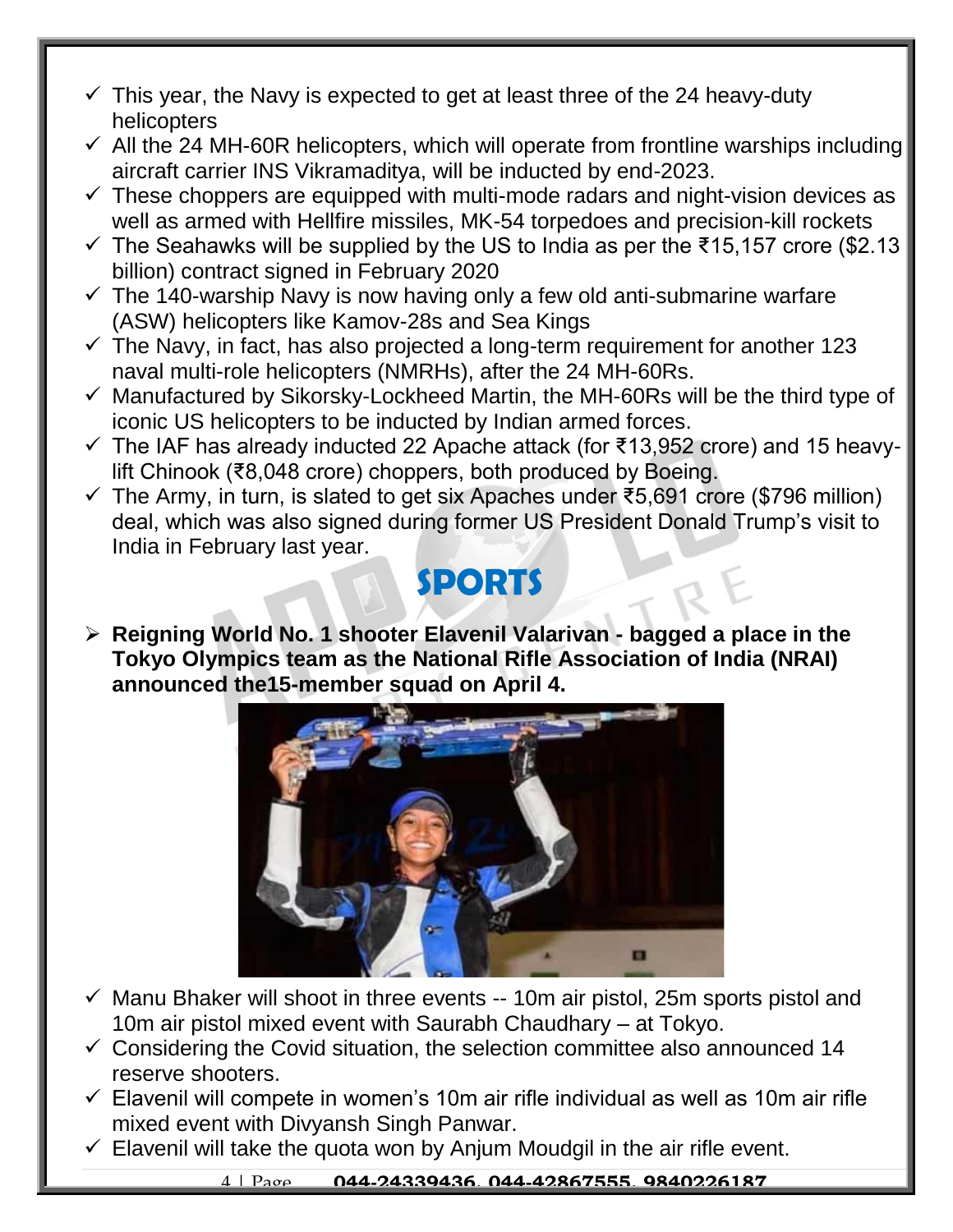- $\checkmark$  Apurvi Chandela and Anjum had won the quota places in the 10m event at the World Championships in 2018.
- $\checkmark$  While Apurvi will shoot in the 10m individual event, Anjum has been named for the 50m rifle 3position event along with 10m air rifle mixed event with Deepak Kumar.
- $\checkmark$  Anjum will shoot in the 50m event on Chinki Yadav's quota, which she had won in women's 25m pistol event.
- $\checkmark$  Tamil Nadu shooters Gaayathri and P Shri Nivetha have been named in the reserve list of the Indian shooting team for the Tokyo Games
- $\checkmark$  Shri Nivetha will feature in the women's 10m air pistol category while Gaayathri is part of the women's 50m rifle 3-position event.
- $\checkmark$  The final squad chosen for the Olympics comprises –
- $\times$  Men
	- $\checkmark$  10m air rifle Divyansh Singh Panwar, Deepak Kumar;
	- $\checkmark$  50m rifle 3 position Sanjeev Rajput, Aishwary Pratap Singh Tomar;
	- $\checkmark$  10m air pistol Saurabh Chaudhary, Abhishek Verma;
	- $\checkmark$  Skeet Angadvir Singh Bajwa, Mairaj Ahmad Khan.
- Women
	- $\checkmark$  10m air rifle Apurvi Chandela, Elavenil Valarivan;
	- $\checkmark$  50m rifle 3 position Anjum Moudgil, Tejaswini Sawant;
	- $\checkmark$  10m air pistol Manu Bhaker, Yashaswini Singh Deswal;
	- $\checkmark$  25m sports pistol Rahi Sarnobat, Manu Bhaker.
- $\checkmark$  Mixed
	- $\checkmark$  10m air rifle team Divyansh Singh Panwar, Elavenil Valarivan; Deepak Kumar, Anjum-Moudgil;
	- $\checkmark$  10m air pistol team Saurabh Chaudhary, Manu Bhaker; Abhishek Verma, Yashaswini Singh Deswal.

#### **RANKINGS**

- **India - has emerged at the bottom of a global tally of countries with good online security habits and cyber hygiene.**
- $\checkmark$  Out of 21 countries ranked, India was placed at 19<sup>th</sup> place with just 51.2 points scored out of the total 100 points, whereas the global average is 65 points
- $\checkmark$  This was revealed in the National Privacy Test conducted recently by global VPN service provider NordVPN
- $\checkmark$  Only Turkey and Japan featured below India in the study
- $\checkmark$  The study surveyed 48,063 respondents from 192 countries on their digital habits, privacy awareness and digital risk tolerance.
- $\checkmark$  European nations topped the chart with Germany (71.2 points out of 100), Netherlands (69.5/100) and Switzerland (68.9/100) ranked in the top three spots.
- $\checkmark$  Tech major United States (68.5/100) was ranked at fourth place.
- $\checkmark$  Indians scored 65.2% in awareness on threats such as exposure of personal data compared to Germany's 90.2%.